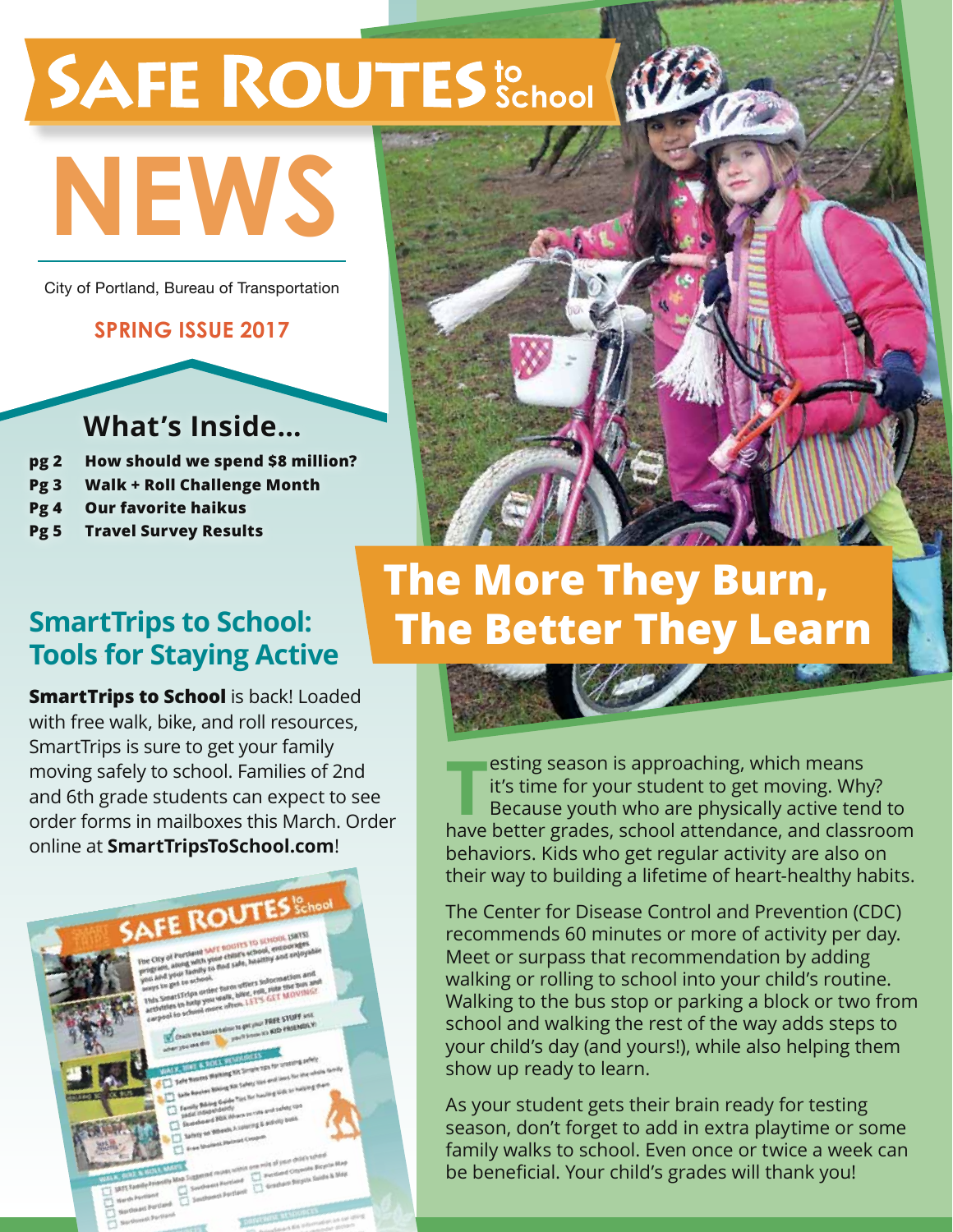## **Have Fun. Be Safe.**

### **Make Sure Your Voice Is Heard This Spring**

**Through PBOT's Fixing Our** Streets program, Safe Routes to School (SRTS) has \$8 million for transportation safety projects around schools. Help us decide which projects would benefit your school neighborhood.

SRTS is hosting lots of open houses, walk audits, and community events to gather feedback – join us!

### Fixine Streets **Your Dime at Work**

**If your student attends school in David Douglas, Reynolds, or Centennial districts, events will be organized in your area to gather feedback from the school community. Contact your coordinator for more information:**

**David Douglas** – Xao Xiong, xao\_xiong@ddouglas.k12.or.us, 503-261-8392

**Reynolds** *(Alder, Glenfair, & Margaret Scott)*  Janis McDonald, janis.mcdonald@portlandoregon.gov, 503-823-5358

**Centennial** *(Lynch View, Lynch Wood, Oliver, & Parklane)*  Janis McDonald, janis.mcdonald@portlandoregon.gov, 503-823-5358

Drop in to an open house any time between 6 and 8pm. Snacks and childcare will be provided. See more at **bit.ly/OpenHouseSRTS** (case sensitive).

#### **HS Cluster Date Location**

Franklin Tuesday, March 21 Arleta School, 5109 SE 66th Ave. Parkrose Tuesday, April 18 Parkrose MS, 11800 NE Shaver Lincoln Tuesday, May 2 Lincoln HS, 1600 SW Salmon St.

Roosevelt Tuesday, March 14 César Chávez School, 5103 N Willis Cleveland Tuesday, April 4 Hosford Middle School, 2303 SE 28th Pl. Madison Wednesday, April 12 Harvey Scott School, 6700 NE Prescott Jefferson Thursday, April 20 Ockley Green MS, 6031 N Montana Wilson Tuesday, April 25 Jackson MS, 10625 SW 35th Ave.

*Ways to provide feedback if you can't attend an open house*



Pedestrian advocacy group, **Oregon Walks**, will be

leading community walks at several PPS schools to collect feedback from families. For more information, visit **OregonWalks.org/ healthytravel2school**.



Portland Public Schools has launched a **new mobile friendly website** to help families and

students find their safe routes and also report issues on the way to school. Check it out at **saferoutespdx.org**.

SRTS will also be leading **community walks** in the Wilson cluster to learn more about routes and needed



improvements. See this issue's calendar for details.

If you have voiced concerns in a Safe Routes parent **travel** 

**survey** over the past few years, we will be using that

information as well.

SAFE ROUTES TO SCHOOL  $\left(\begin{matrix} 1 & 1 \end{matrix}\right)$   $\left[\begin{matrix} 1 & 1 \end{matrix}\right]$   $\left[\begin{matrix} 2 & 1 \end{matrix}\right]$   $\left[\begin{matrix} 3 & 1 \end{matrix}\right]$   $\left[\begin{matrix} 3 & 1 \end{matrix}\right]$ Sponsoring Partners











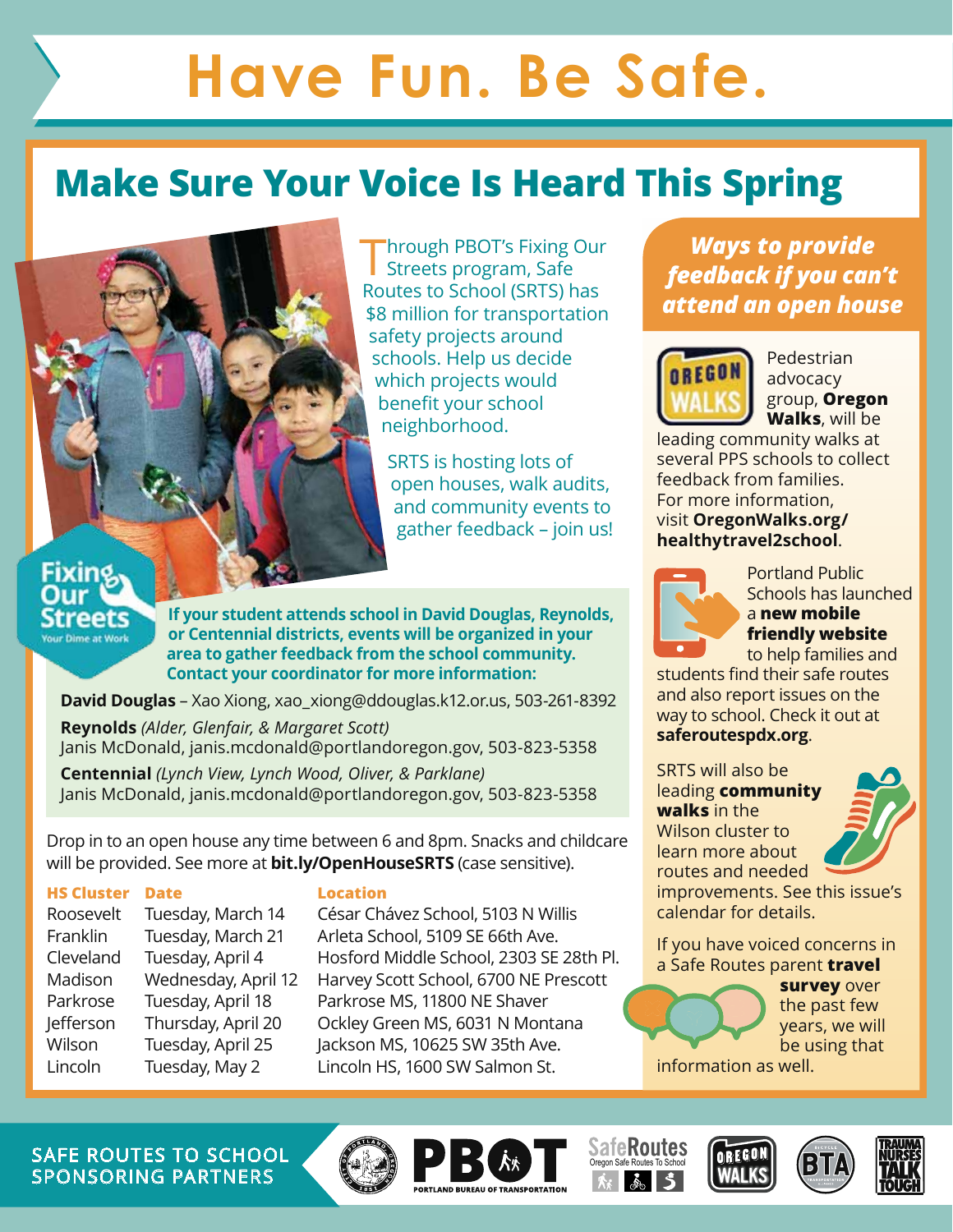# **Grow Healthy. Get There.**

### *The Challenge Is On!*

ow many friends can<br>you get to join you in<br>walking, biking and<br>rolling to school? It may only you get to join you in walking, biking and rolling to school? It may only be March, but it's already time to start preparing for **May's Walk + Roll to School Challenge Month.** The Challenge is a monthlong competition between Oregon students of all ages. Students keep track of the

days they walk, bike, run or

roll to school.



The Safe Routes to School (SRTS) program encourages all Portland schools to register at **walknbike.org**. Signing up means your school will receive a box of fun prizes to pass out during May!

Parents or school staff register their school, coordinate activities and promote the Challenge. Safe Routes staff can assist with registration and organization, and are available to help collaborate on fun events throughout May. If your school is new to SRTS activities or you are a new coordinator, contact us to discuss how to start participating at your own pace.

Email us at saferoutes@portlandoregon.gov, or call Janis at 503-823-5358 for more information. **after**

### **Engineering: New Crosswalks**

**N** ewly installed crosswalks on SE 106<sup>th</sup> Ave. provide a more visible crossing for students at Floyd Light Middle School, East Portland Community Center, and residents of the apartment complex along the street.

















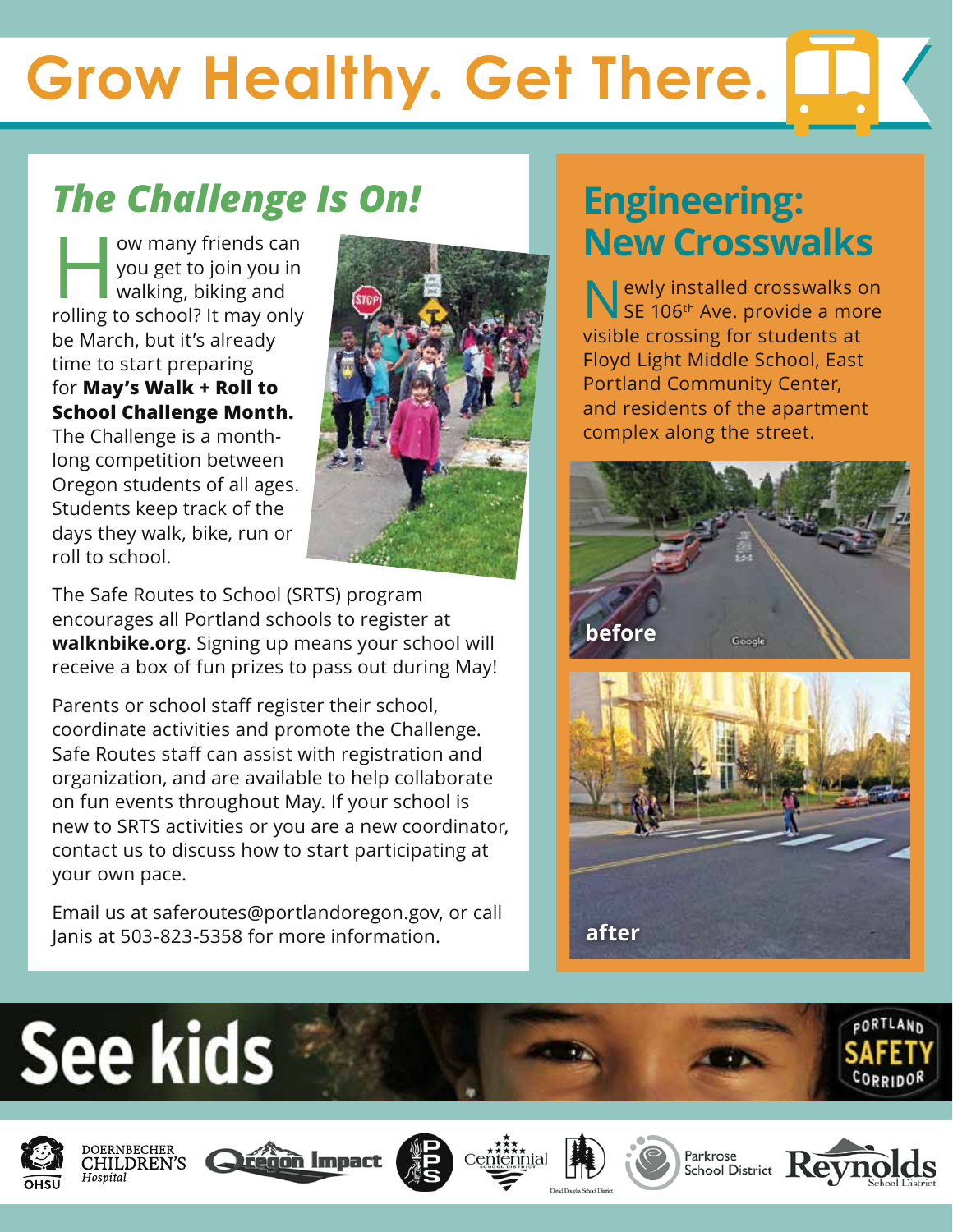

Safe Routes to School 1120 SW 5th Avenue, Room 800 Portland, OR 97204



### **SAFE ROUTES** School

#### **Our Mission**

Safe Routes to School brings transportation together in partnership with our schools, neighborhoods, and community organizations to encourage students and families to get to and from school in ways that reduce traffic, increase safety, build strong bodies and clear minds, plus provide a cleaner environment.

#### **saferoutesportland.org**

Printed on recycled paper.

The City of Portland complies with all non-discrimination, Civil Rights laws including Civil Rights Title VI and ADA Title II. To help ensure equal access to City programs, services and activities, the City of Portland will reasonably modify policies/procedures and provide auxiliary aids/services to persons with disabilities. Call 503-823-5185, email saferoutes@portlandoregon.gov, TTY 503-823-6868 or Oregon Relay Service: 711 with such requests.

### **SAFE ROUTES** to School



City of Portland Bureau of Transportation

**spring Issue 2017**

**Thank you to everyone who participated in our Haiku Poem Contest 2017, where you beautifully expressed the joy of actively getting to school. We are excited to showcase winning poems, and loved reading every one!** 

# Haiku Contest Haiku Contest

Crunching in the leaves Talking about anything Laughing with my friends *– Anna*

> Rushing for breakfast Looking both ways on the street Waving mom goodbye *– Symone*

> > Laughing and walking We meet up with the quys Middle school morning *– Fisher*